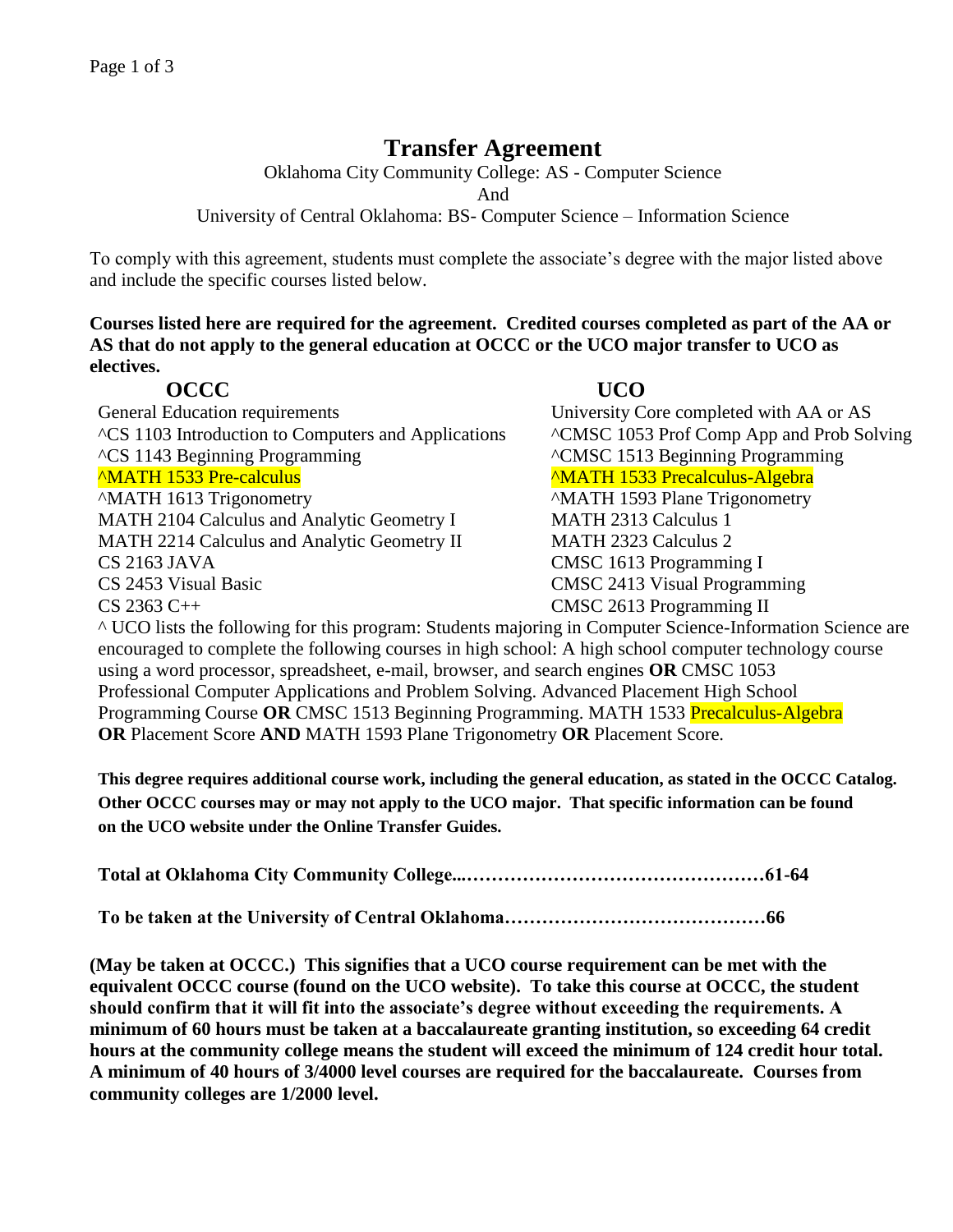Page 2 of 3

## Major Requirements

|          | Required.                                                                                                                                                                                                                      |                      |                                                         |  |
|----------|--------------------------------------------------------------------------------------------------------------------------------------------------------------------------------------------------------------------------------|----------------------|---------------------------------------------------------|--|
|          | $^{\wedge}$ CMSC $^{\wedge}$                                                                                                                                                                                                   | 1621                 | Programming I Laboratory                                |  |
| Λ        | CMSC 2123                                                                                                                                                                                                                      |                      | Discrete Structures                                     |  |
|          | $^{\wedge}$ CMSC 2621                                                                                                                                                                                                          |                      | Programming II Laboratory                               |  |
|          | ^ CMSC 2833                                                                                                                                                                                                                    |                      | Computer Organization I                                 |  |
| Λ        | SE and the set of the set of the set of the set of the set of the set of the set of the set of the set of the set of the set of the set of the set of the set of the set of the set of the set of the set of the set of the se | 3103                 | <b>Object Oriented Software Design and Construction</b> |  |
| Λ        | CMSC 3303                                                                                                                                                                                                                      |                      | <b>Systems Analysis and Design</b>                      |  |
| ۸        | CMSC 3413                                                                                                                                                                                                                      |                      | <b>Enterprise Programming</b>                           |  |
| Λ        | CMSC 3613                                                                                                                                                                                                                      |                      | Data Structures and Algorithms                          |  |
| Λ        | CMSC 4003                                                                                                                                                                                                                      |                      | <b>Applications of Database Management Systems</b>      |  |
| Λ        | CMSC 4063                                                                                                                                                                                                                      |                      | <b>Networks</b>                                         |  |
| Λ        | CMSC 4153                                                                                                                                                                                                                      |                      | <b>Operating Systems</b>                                |  |
| Λ        | CMSC 4323                                                                                                                                                                                                                      |                      | Computer and Network Security                           |  |
| $\wedge$ | CMSC 4401                                                                                                                                                                                                                      |                      | Ethics in Computing                                     |  |
|          | $^{\text{A*}}$ CMSC 4513                                                                                                                                                                                                       |                      | Software Design and Development                         |  |
| Λ.       | <b>STAT</b>                                                                                                                                                                                                                    | 2113                 | Statistical Methods OR (May be taken at OCCC.)          |  |
|          |                                                                                                                                                                                                                                | ^ STAT 2103          | Introduction to Statistics for Sciences OR              |  |
|          |                                                                                                                                                                                                                                | $^{\circ}$ STAT 4113 | Mathematical Statistics 1                               |  |
|          | <b>ACCT</b>                                                                                                                                                                                                                    | 2113                 | Accounting I (May be taken at OCCC.)                    |  |
|          | ACCT 2133                                                                                                                                                                                                                      |                      | Accounting II (May be taken at OCCC.)                   |  |
|          | <b>MGMT 3103</b>                                                                                                                                                                                                               |                      | Principles of Management                                |  |
|          | ISOM                                                                                                                                                                                                                           | 3263                 | <b>Management Information Systems</b>                   |  |

^ A grade of 'C' or better must be earned in all required CMSC, SE, MATH, and STAT courses.

\* CMSC 4513 is recommended to be taken in the last semester prior to graduation.

Elective CMSC or SE courses.............................................................. 9 Any 3/4000 level CMSC or SE courses except SE 4513

No more than three (3) hours of Internship and Individual Study combined may be used to satisfy the CMSC or SE elective requirement.

Credit cannot be received for both CMSC 3303 and SE 4283.

| Selected from the following: |      |                                       |  |  |  |  |  |
|------------------------------|------|---------------------------------------|--|--|--|--|--|
| <b>ACCT</b>                  | 3113 | Managerial Accounting                 |  |  |  |  |  |
| <b>FIN</b>                   |      | 3563 Fundamentals of Business Finance |  |  |  |  |  |
| <b>ISOM</b>                  | 3323 | <b>Business Analytics</b>             |  |  |  |  |  |
| <b>ISOM</b>                  | 4063 | <b>Computer Simulation</b>            |  |  |  |  |  |
| <b>ISOM</b>                  | 4283 | Developing Decision Support Systems   |  |  |  |  |  |
| <b>ISOM</b>                  | 4363 | <b>Information Systems Management</b> |  |  |  |  |  |
| <b>ISOM</b>                  | 4513 | Virtualization                        |  |  |  |  |  |
|                              |      |                                       |  |  |  |  |  |

### **Electives to bring total to……………………………………………………………………..……….124**

#### **Minimum Grade Requirements**

Average in (a) all college course work, (b) course work at UCO, and (c) major courses…………………….….2.00

Students must meet all bachelor degree requirements at UCO to include minimums of:

40 hours of upper division coursework

30 hours in residence at UCO

15 of the last 30 hours must be taken in residence at UCO

60 hours from baccalaureate granting institutions